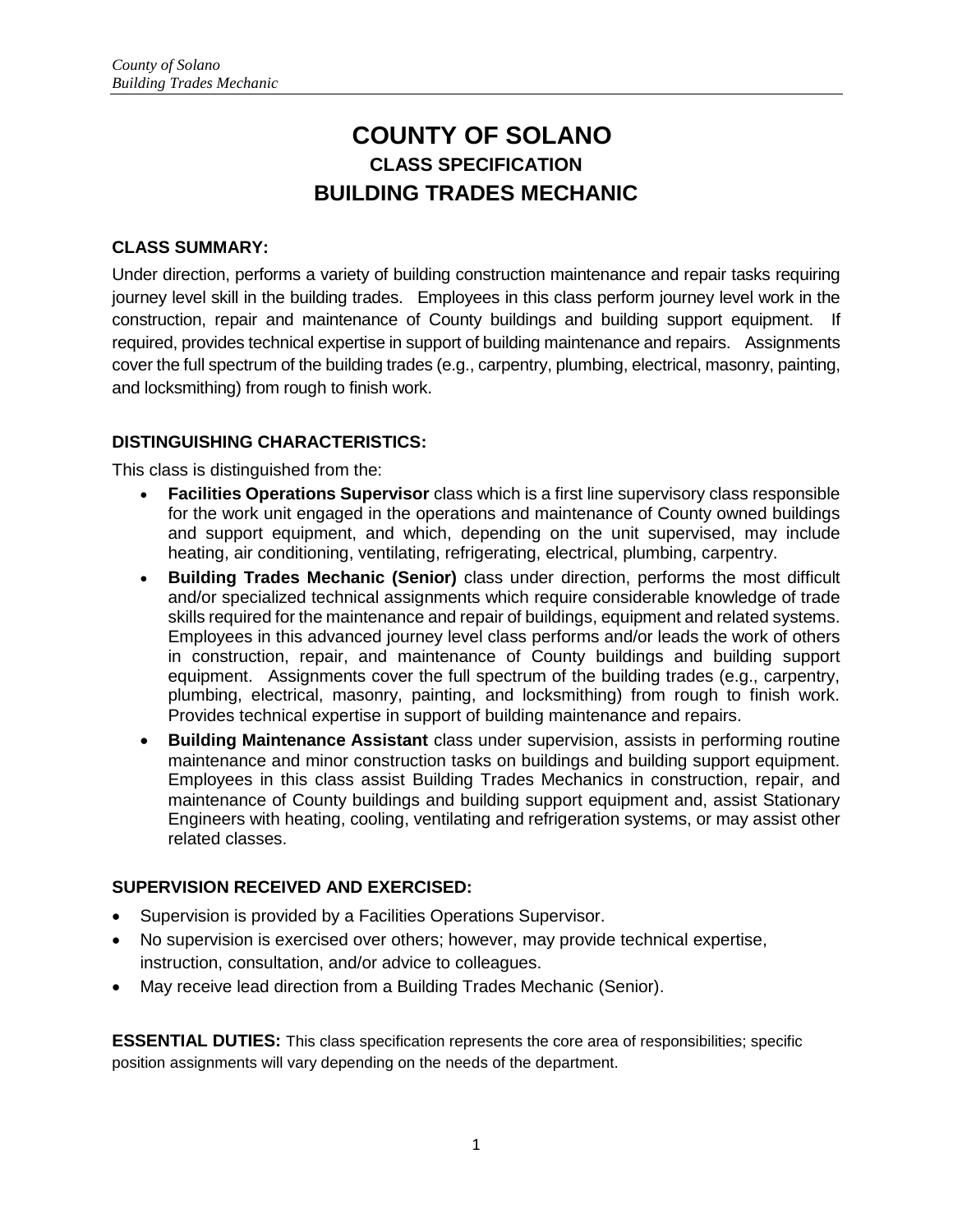- Performs building trades carpentry work: Constructs, repairs, and/or installs rough and finish counters, cabinets, bookcases, shelving, desks, framing, stairs, concrete forms, fencing, and related hardware.
- Performs building trades' masonry work: pours and finishes concrete including sidewalks and equipment pads; lays blocks and ceramic tiles.
- Performs building trades painting work: prepares walls, ceilings, and floors to be finished including but not limited to patching, taping, sanding, and texture; applies finished flooring such as Vinyl Composition Tile (VCT) and tile; applies wall, door, cabinet, and furniture finishes such as paints, staining, sealers, polyurethanes, and varnishes.
- Performs building trades electrical work: Troubleshoots, repairs, and installs a variety of electrical systems and equipment; maintains and services electrical systems to include replacing switches, plugs and breakers, installing lighting, installing new circuits to include fasteners, boxes, conduit and associated hardware; inspects, repairs and installs a variety of lighting systems including incandescent, fluorescent, vapor, Light Emitting Diode (LED) and sodium lamps; installs and repairs photo cells, time clocks, automated clocks, relays, and electric locks: maintains and repairs decorative fountains; ensures that electrical systems and fixtures meet electrical code and safety requirements; uses Building Management Systems (BMS) as it pertains to automated lighting control systems excluding HVAC or Cogeneration Plant related systems.
- Performs building trades plumbing work: Installs and repairs plumbing and fixtures related to domestic water distribution and waste disposal systems; installs fixtures such as drinking fountains and toilets; maintains and services plumbing systems to include pipes, fittings, pumps, water heaters, showers, sinks, toilets and institutional plumbing fixtures; cuts, threads and fits plastic, metal, clay pipe, and repair electronic water management systems.
- Performs other building maintenance and servicing work: constructs, repairs and/or installs flooring and ceilings, glass and insulation; troubleshoots and maintains kitchen equipment to include warming ovens, steam kettles, dish washers, grease traps, hoods/filter, and laundry equipment.
- Conducts locksmithing activities including maintaining and repairing locking systems, keys, institutional locks, and locksets; maintains and services doors and door hardware to include closers, locks, and weather stripping.
- Provides technical direction and training to Building Maintenance Assistants.
- Provides technical expertise and/or consultation and advice to colleagues.
- Performs other duties as assigned.

## **EDUCATION AND EXPERIENCE:**

- **Education:** High School Diploma, GED, or equivalent; **AND**
- **Experience:** Four (4) years of experience total including three (3) years of apprenticeship training in a program or under a journey worker in electrical, plumbing, carpentry or closely related building trade **AND** One (1) year of full-time paid experience at the level of a journey worker in electrical, plumbing, carpentry or closely related building trade. **OR**

Four (4) years of experience equivalent to a Solano County Building Maintenance Assistant.

#### **LICENSING, CERTIFICATION AND REGISTRATION REQUIREMENTS:**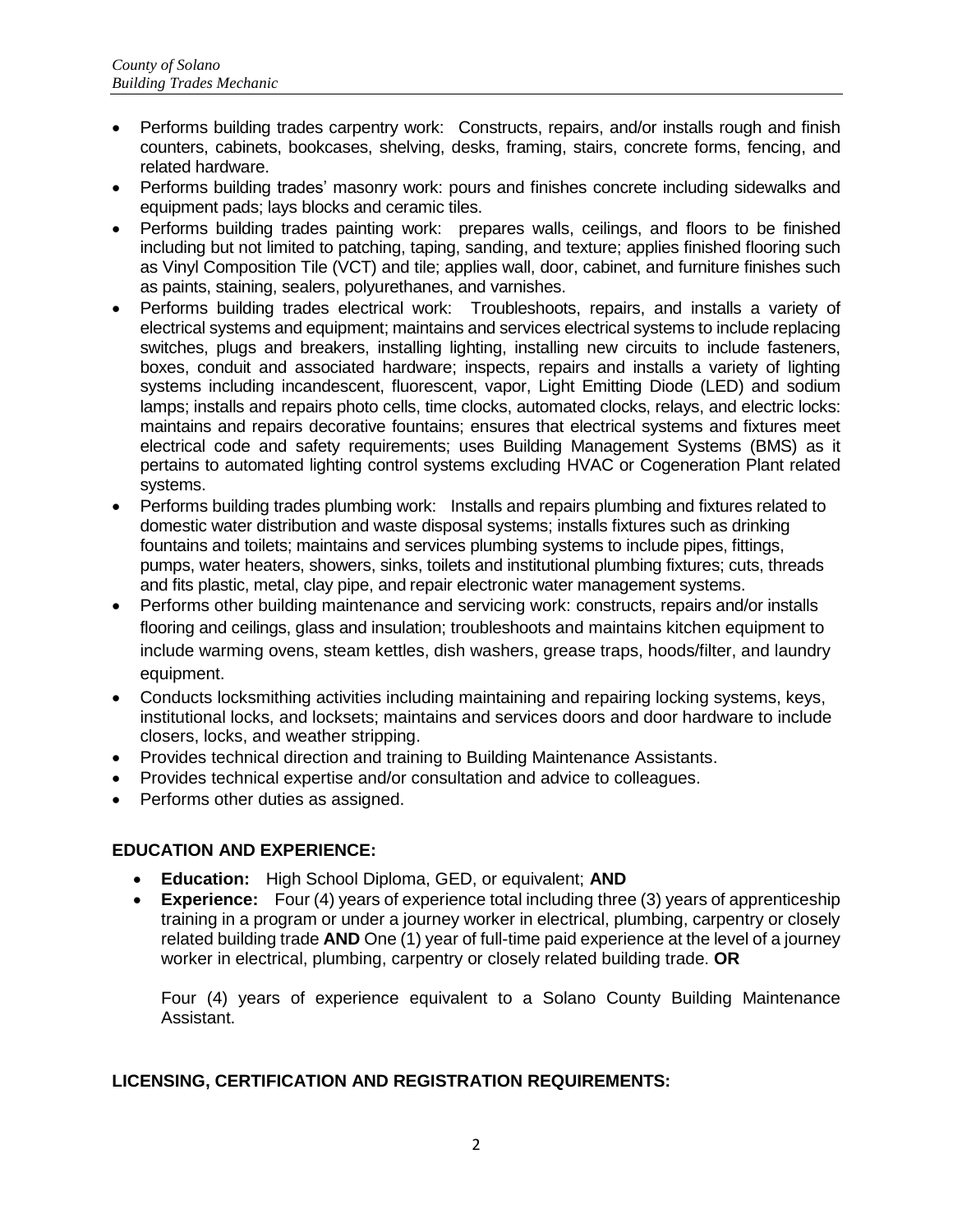Applicants are required to possess, or obtain prior to employment, a valid California Driver's License, Class C. *Note: The driver's license must be kept current while employed in this class.* 

## **REQUIRED KNOWLEDGE, SKILLS AND ABILITIES:**

#### **Knowledge of:**

- Methods, materials, machines, equipment and tools used in the building trades.
- $\bullet$  Building safety and the building code(s).
- Safe shop practices.
- Customer service techniques.
- English composition, spelling, grammar, vocabulary, and punctuation for both written and oral communications.
- Basic mathematics to determine amount of materials needed for a job, including but not limited to, square footage of areas to be worked on.
- Modern office equipment to include: computers, smartphones and building related software applications.
- Construction safety protocols and regulations.

#### **Skill and/or Ability to:**

- Use a variety of basic hand, pneumatic, hydraulic power tools and related shop equipment need to support construction, repairs and maintenance activities.
- Operates saws, drill presses, grinders, basic hand and power tools, electric and pneumatic power tools, welders, air compressors, and other tools as needed to support construction, repair and maintenance activities.
- Read and interpret building plans, blueprints, and related schematics.
- Estimate materials required for a specific job.
- Perform a variety of building trades in a variety of settings
- Operate and maintain a variety of tools and forklifts properly and safely.
- Follow verbal and written directions.
- Communicate effectively both verbally and in writing.
- Maintain accurate records and document actions taken.
- Establish and maintain cooperative working relationships.
- Demonstrate tact and diplomacy.
- Make routine arithmetical calculations and analysis.
- Follow safe working procedures.
- Determine the appropriate course of action in stressful and/or emergency situations.
- Use modern office equipment to include: computers, smartphones and building related software applications.

#### **PHYSICAL REQUIREMENTS:**

 Mobility and Dexterity: This class typically requires employees to perform the following: (1) balancing, stooping, kneeling, reaching, crawling, fingering, grasping, and repetitive motion;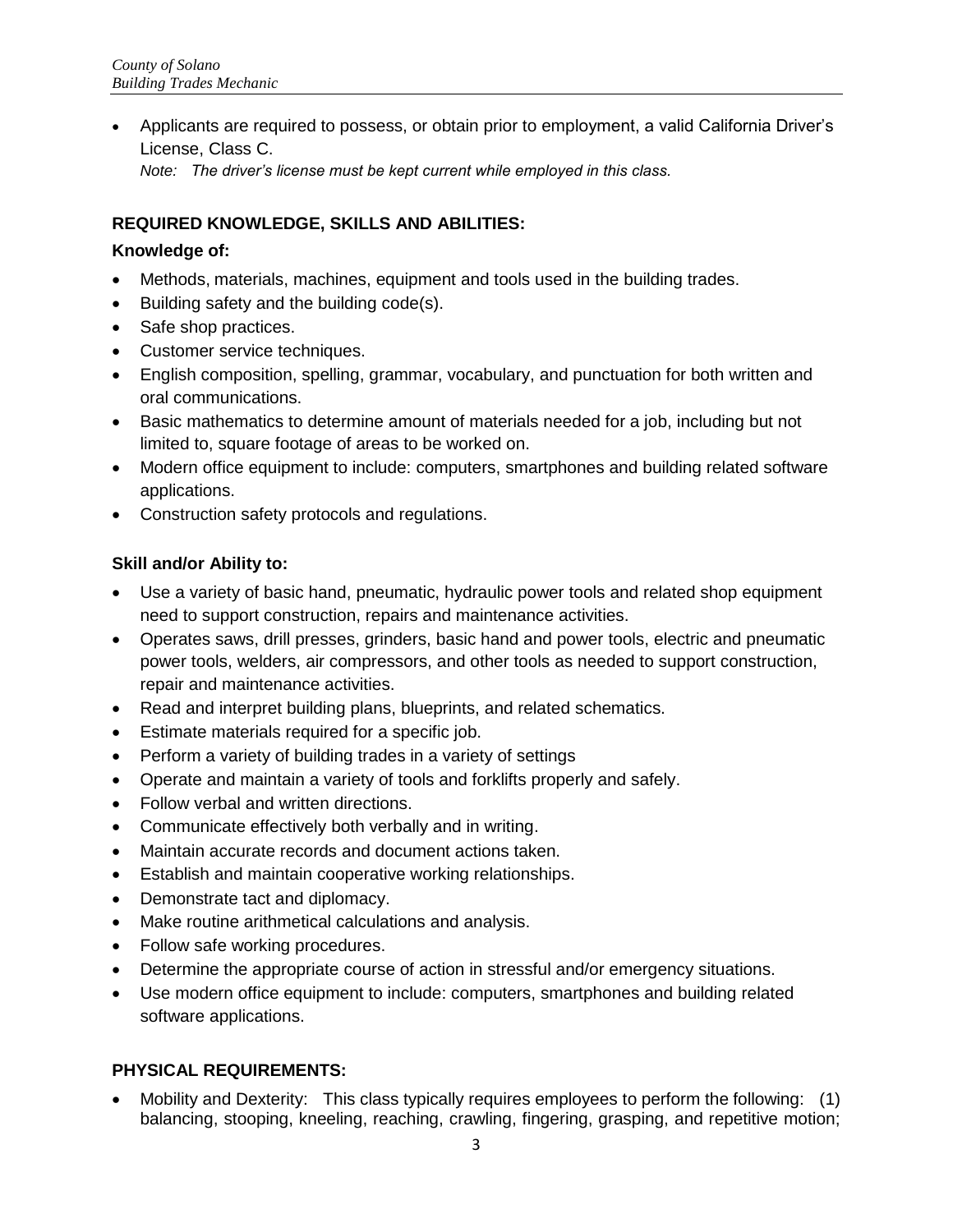(2) climbing and working safely on ladders and step ladders with a total weight that does not exceed the weight capacity of the ladder or the highest rated capacity of the harnesses and lanyards used for fall protection; and (3) standing or walking during normal work hours on uneven surfaces.

- Lifting, Carrying, Pushing and Pulling Heavy work: This class typically requires employees to perform the following: exerting up to 100 pounds of force occasionally with assistance, and/or up to 50 pounds of force frequently, and /or up to 20 pounds of force constantly to move objects.
- Vision: This class requires employees to have close visual acuity, with or without correction, to prepare and analyze data and figures, view a computer terminal, read, and to distinguish between normal and off shade colors and to read gauges and meters in dimly lighted areas etc. Employees are also required to have depth perception and good eye-to-hand coordination in order to operate a motor vehicle and to operate a variety of hand, power tools and equipment.
- Hearing/Talking: This class requires employees to perceive the nature of sounds at normal speaking levels with or without correction, and have the ability to receive detailed information through oral communication. Employees in this class are also required to be able to communicate to express or exchange ideas. Detailed or important instructions must occasionally be conveyed to others accurately, loudly, and/or quickly.
- Other: This class typically requires employees to have sufficient sense of smell, and touch to observe equipment functions for normal and abnormal occurrences.

### **WORKING CONDITIONS:**

- Outdoor Work: Employees in this class will often be working outdoors and thus may be subject to exposure to intense noises, fumes, odors, pollens, dust, inadequate lighting, and to unpleasant field conditions including rainy, windy, cold, or hot weather; may be exposed to insects, rodents, snakes, bees, wasps, spiders, ants, etc.
- Work in various Industrial Area(s): Employees in this class will often be working in an industrial area and thus will be subject to exposure to moving mechanical parts, electrical currents, toxic agents, fuel, oil, gases, smoke, fumes, odors, dust, and vibrations; employees may be subject to injuries when working with hand, power tools, and equipment.
- Traffic Hazards: Employees in this class may be required to operate a vehicle and thus may be subject to traffic hazards while driving.
- Working at Heights: Employees in this class may be required to work at heights 50-75 feet or more above the ground on equipment and structures.

## **OTHER REQUIREMENTS:**

- Background Checks, Reference Checks and Physicals: The County will conduct a background check, a reference check and a physical on candidates prior to appointment to a position within this class.
- Independent Travel: Incumbents are required to travel independently, to perform work at other work sites, etc.
- Hours of Work: Incumbents may be required to work weekends, holidays, irregular hours, on-call, and after normal business hours.
- Drug and Alcohol Testing: Candidates applying for positions in this class are subject to, drug and alcohol testing as required under the Federal Omnibus Transportation Employee Testing